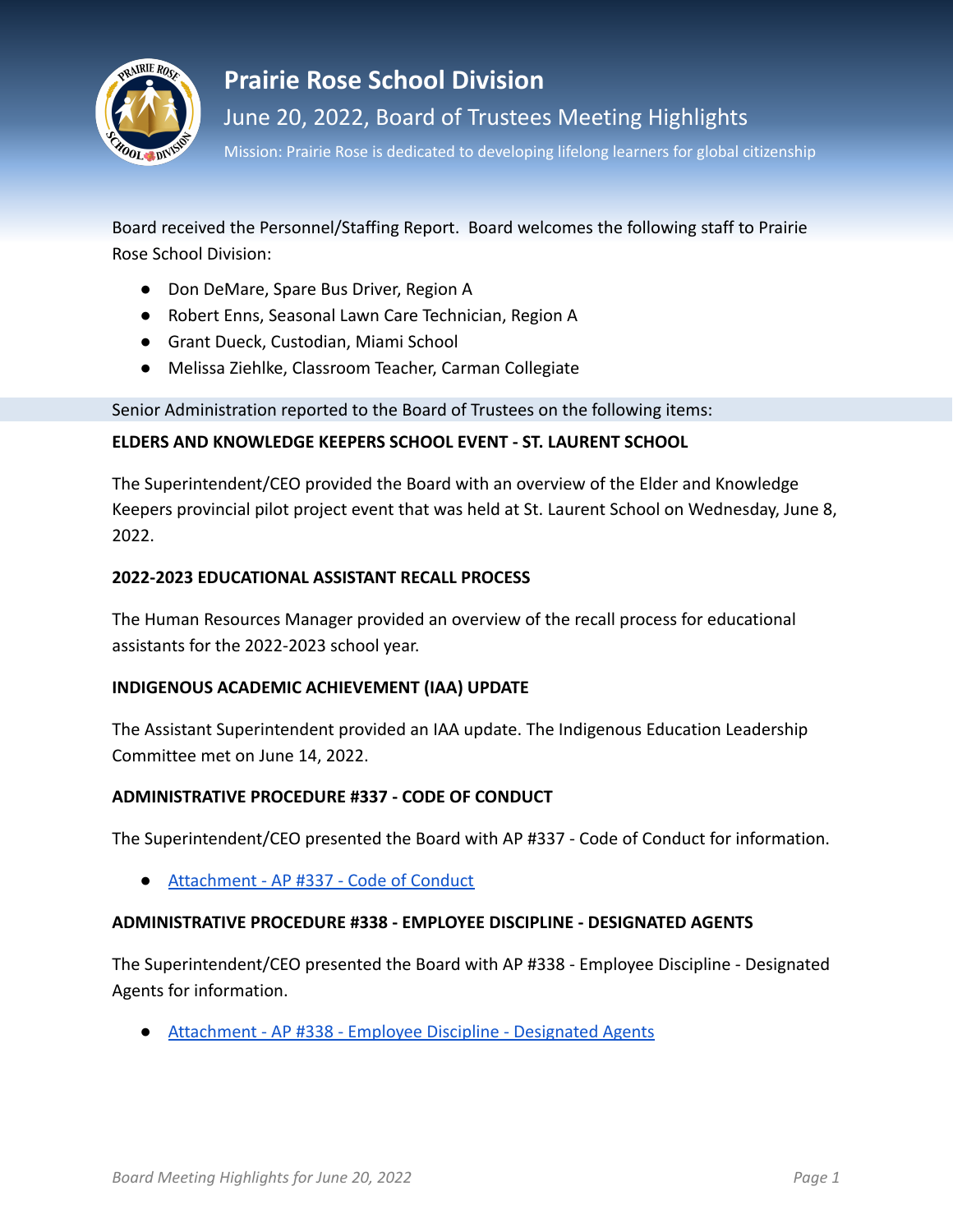# **ADMINISTRATIVE PROCEDURE #512 - SAFE USE OF ICT**

The Assistant Superintendent presented the Board with AP #512 - Safe Use of ICT for information

● [Attachment - AP #512 - Safe Use of ICT](http://www.prsdmb.ca/wp-content/uploads/2022/06/Students-AP-512-Safe-Use-of-ICT.pdf)

#### **ADMINISTRATIVE PROCEDURE #541 - SECLUSION**

The Superintendent/CEO presented the Board with AP #541 - Seclusion

● [Attachment - AP #541 - Seclusion](http://www.prsdmb.ca/wp-content/uploads/2022/06/Students-AP-541-Seclusion.pdf)

#### **STRONG BEGINNINGS**

The Assistant Superintendent provided information and dates for the Strong Beginnings program for the 2022-2023 school year. Strong Beginnings dates will be as follows:

- Ecole Carman Elementary School September 22, and 26, 2022
- Elm Creek School September 22, and 26, 2022
- Roland School September 16, and 19, 2022
- St. Francois Xavier Community School September 22, and 26, 2022
- Ecole St. Eustache September 16 and 19, 2022
- Miami School September 16, and 19, 2022
- St. Laurent School September 21, 22, and Kindergarten only on September 26, 2022

## **MAY 2022 STUDENT ENROLMENT**

A summary of the May 2022, PRSD student enrolment, showing total enrolment of 2380 students was attached.

#### Highlighted Motions:

**THAT** the May 2022 accounts showing total general expenditures of \$1,742,857.08 be approved as submitted.

**NOTICE OF MOTION** was given by Trustee Lachance THAT the following policies be approved as revised: Policy #6 - Board Operations, Policy #7 - Planning Cycle, Policy #9 - Emergency Superintendent/CEO Successor, Policy #11 - Respectful Schools and Workplaces, Policy #12 - Learning Environment, Programs, and Services, Policy #13 - Student Services - Special Education, Policy #14 - Human Resources - Personnel, Policy #15 - Transportation, Policy #16 - Facility Management, Policy #17 - Community Engagement, Policy #18 - Respect for Human Diversity, Policy #19 - Finances, Policy #20 - Assets, Policy #21 - Hutterian Colony School